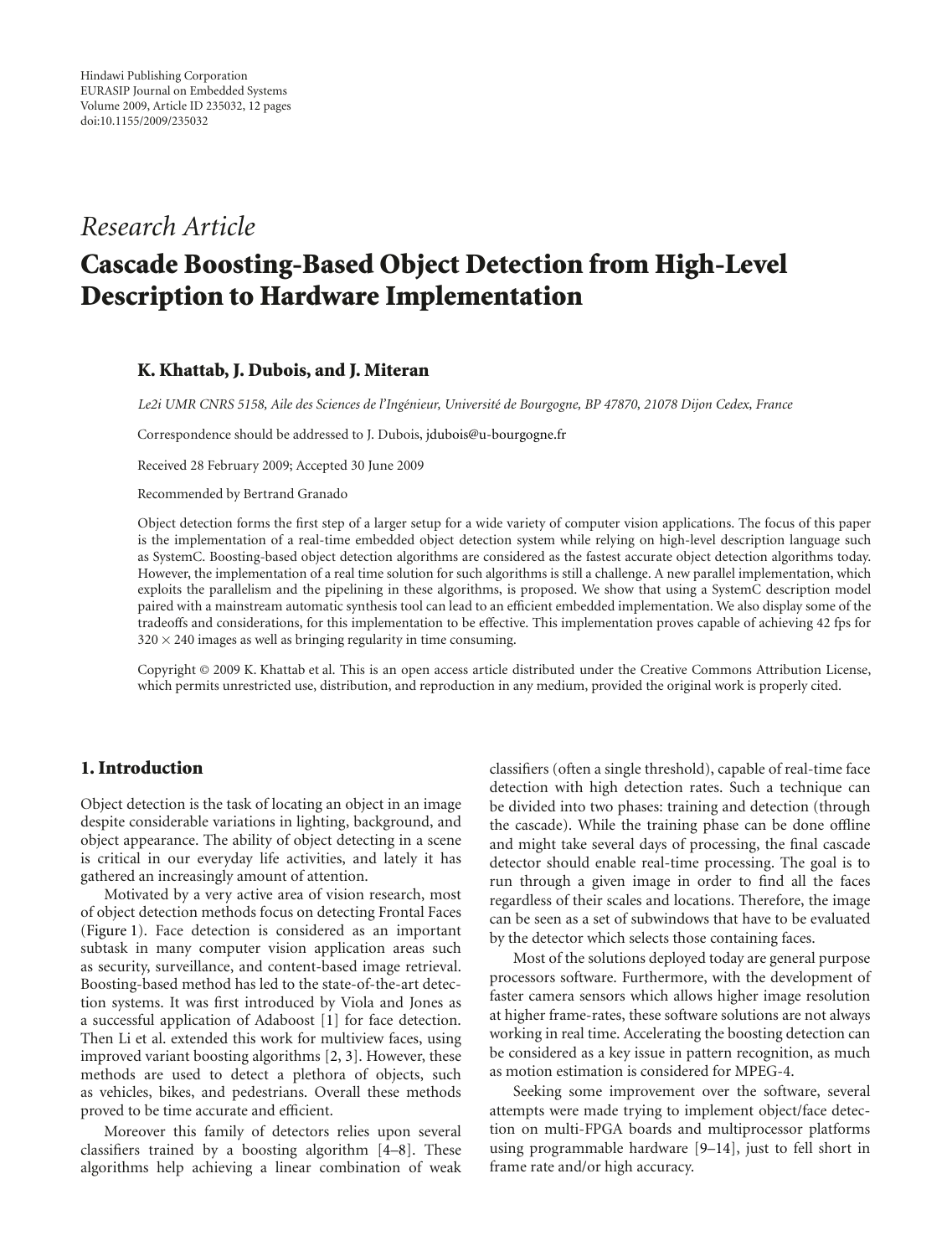The first contribution of this paper is a new structure that exploits intrinsic parallelism of a boosting-based object detection algorithm.

As for a second contribution, this paper shows that a hardware implementation is possible using high-level SystemC description models. SystemC enables PC simulation that allows simple and fast testing and leaves our structure open to any kind of hardware or software implementation since SystemC is independent from all platforms. Mainstream Synthesis tools, such as SystemCrafter [15], are capable of generating automatic RTL VHDL out of SystemC models, though there is a list of restrictions and constraints. The simulation of the SystemC models has highlighted the critical parts of the structure. Multiple refinements were made to have a precise, compile-ready description. Therefore, multiple synthesis results are shown. Note that our fastest implementation was capable of achieving 42 frames per second for  $320 \times 240$  images running at 123 MHz frequency.

The paper is structured as follows. In Section 2 the boosted-based object detectors are reviewed while focusing on accelerating the detection phase only. In Section 3 a sequential implementation of the detector is given while showing its real time estimation and drawbacks. A new parallel structure is proposed in Section 4; its benefits in masking the irregularity of the detector and in speeding the detection are also discussed. In Section 5 a SystemC modelling for the proposed architecture is shown using various abstraction levels. And finally, the firmware implementation details as well as the experimental results are presented in Section 6.

#### **2. Review of Boosting-Based Object Detectors**

Object detection is defined as the identification and the localization of all image regions that contain a specific object regardless of the object's position and size, in an uncontrolled background and lightning. It is more difficult than object localization where the number of objects and their size are already known. The object can be anything from a vehicle, human face (Figure 1), human hand, pedestrian, and so forth. The majority of the boosting-based object detectors work-to-date have primarily focused on developing novel face detection since it is very useful for a large array of applications. Moreover, this task is much trickier than other object detection tasks, due to the typical variations of hair style, facial hair, glasses, and other adornments. However, a lot of previous works have proved that the same family of detector can be used for different type of object, such as hand detection, pedestrian [4, 10], and vehicles. Most of these works achieved high detection accuracies; of course a learning phase was essential for each case.

#### *2.1. Theory of Boosting-Based Object Detectors*

*2.1.1. Cascade Detection.* The structure of the cascade detector (introduced in face detection by Viola and Jones [1]) is that of a degenerated decision tree. It is constituted of successively more complex stages of classifiers (Figure 2).



FIGURE 1: Example of face detection.



Figure 3: Rectangle features.

The objective is to increase the speed of the detector by focusing on the promising zones of the image. The first stage of the cascade will look over for these promising zones and indicates which subwindows should be evaluated by the next stage. If a subwindow is labeled at the current classifier as nonface, then it will be rejected and the decision upon it is terminated. Otherwise it has to be evaluated by the next classifier. When a sub-window survives all the stages of the cascade, it will be labeled as a face. Therefore the complexity increases dramatically with each stage, but the number of sub-windows to be evaluated will decrease more tremendously. Over the cascade the overall detection rate should remain high while the false positive rate should decrease aggressively.

*2.1.2. Features.* To achieve a fast and robust implementation, Boosting based faces detection algorithms use some rectangle Haar-like features (shown in Figure 3) introduced by [16]: two-rectangle features (A and B), three-rectangle features (C), and four-rectangle features (D). They operate on grayscale images and their decisions depend on the threshold difference between the sum of the luminance of the white region(s) and the sum of the luminance of the gray region(s).

Using a particular representation of the image so-called the Integral Image (II), it is possible to compute very rapidly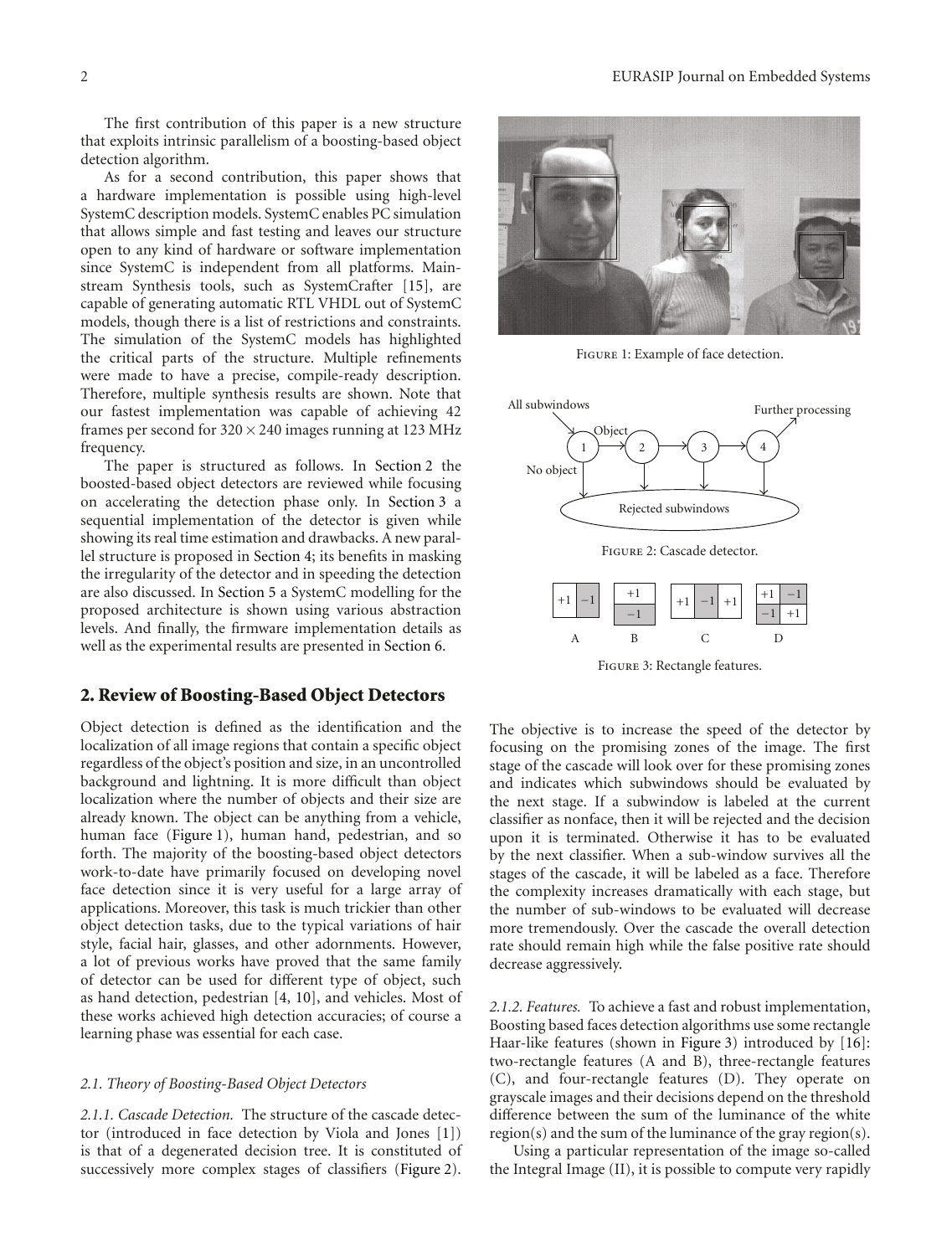

Figure 4: The sum of pixels within Rectangle D can be calculated by using 4 array references;  $S_D=$  II  $[P4] - (II [P3] + II [P2] - II [P1])$ .

the features. The II is constructed of the initial image by simply taking the sum of luminance value above and to the left of each pixel in the image:

$$
ii(x, y) = \sum_{x' < x, y' < y} i(x', y') \tag{1}
$$

where  $ii(x, y)$  is the integral image, and  $i(x, y)$  is the original image pixel's value. Using the Integral Image, any sum of luminance within a rectangle can be calculated from II using four array references (Figure 4). After the II computation, the evaluation of each feature requires 6, 8, or 9 array references depending on its type.

However, assuming a  $24 \times 24$  pixels sub-window size, the over-complete feature set of all possible features computed in this window is 45 396 [1]: it is clear that a feature selection is necessary in order to keep real-time computation time compatibility. This is one of the roles of the Boosting training step.

*2.1.3. Weak Classifiers and Boosting Training.* A weak classifier  $h_j(x)$  consists of a feature  $f_j$ , a threshold  $\theta_j$ , and a parity  $p_j$  indicating the direction of the inequality sign:

$$
h_j(x) = \begin{cases} 1, & \text{if } p_j f_j(x) < p_j \theta_j, \\ 0, & \text{otherwise.} \end{cases} \tag{2}
$$

Boosting algorithms (Adaboost and variants) are able to construct a strong classifier as a linear combination of weak classifiers (here a single threshold) chosen from a given, finite or infinite, set, as shown in (3):

$$
h(x) = \begin{cases} 1, & \sum_{t=1}^{T} \alpha_t h_t(x) > \theta, \\ 0, & \text{otherwise,} \end{cases}
$$
(3)

where  $\theta$  is the stage threshold,  $\alpha_t$  is the weak classifier's weight, and *T* is the total number of weak classifiers (features).

This linear combination is trained in cascade in order to have better results.

There, a variant of Adaboost is used for learning object detection; it performs two important tasks: feature selection from the features defined above and constructing classifiers using selected features.

The result of the training step is a set of parameters (array references for features, constant coefficients of the linear combination of classifiers, and thresholds values selected by *2.2. Previous Implementations.* The state-of-the-art initial prototype of this method, also known as Viola-Jones algorithm, was a software implementation based on trained classifiers using Adaboost. The first implementation shows some good potential by achieving good results in terms of speed and accuracy; the prototype can achieve 15 frames per second on a desktop computer for  $320 \times 240$  images. Such an implementation on general purpose processors offers a great deal of flexibility, and it can be optimized with little time and cost, thanks for the wide variety of the wellestablished design tools for software development. However, such implementation can occupy all CPU computational power for this task alone; nevertheless, face/object detection is considered as prerequisite step for some of the main application such as biometric, content-base image retrieval systems, surveillance, and autonavigation. Therefore, there is more and more interest in exploring an implementation of accurate and efficient object detection on low-cost embedded technologies. The most common target technologies are embedded microprocessors such as DSPs, pure hardware systems such as ASIC, and configurable hardware such as FPGAs.

Lot of tradeoffs can be mentioned when trying to compare these technologies. For instance, the use of embedded processor can increase the level of parallelism of the application, but it costs high power consumption, all while limiting the solution to run under a dedicated processor.

Using ASIC can result better frequency performance coupled with high level of parallelism and low power consumption. Yet, in addition to the loss of flexibility, using this technology requires a large amount of development, optimization, and implementation time, which elevates the cost and risk of the implementation.

FPGAs can have a slightly better performance/cost tradeoffs than previous two, since it permits high level of parallelism coupled with some design flexibility. However some restriction in design space, costly rams connections as well as lower frequency comparing to ASIC, can rule-out its use for some memory heavy applications.

For our knowledge, few attempts were made trying to implement Boosting-based face detection on embedded platforms; even so, fewer attempted such an implementation for other object type, for example, whole body detection  $[10]$ .

Nevertheless, these proposed architectures were configurable hardware-based implementations, and most of them could not achieve high detection frame rate speed while keeping the detection rate close of that of the original implementation. For instance, in order to achieve 15 frames per second for  $120 \times 120$  images, Wei et al. [11] choose to skip the enlargement scale factor from 1.25 to 2. However such a maneuver would lower the detection rate dramatically.

Theocharides et al. [12] have proposed a parallel architecture taking advantage of a grid array processor. This array processor is used as memory to store the computation data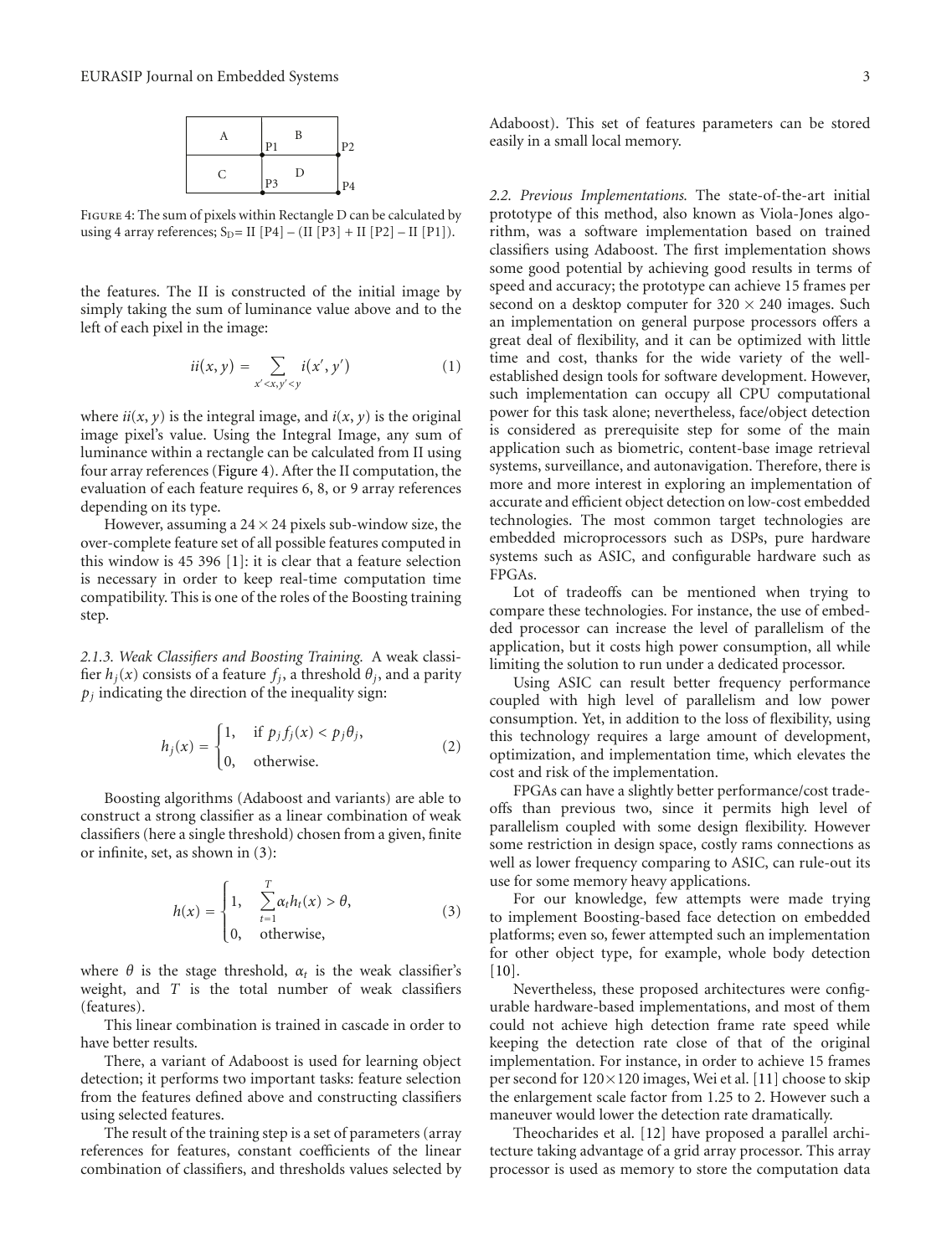and as data transfer unit, to aid in accessing the integral image in parallel. This implementation can achieve 52 frames per second at a 500 MHz frequency. However, details about the image resolution were not mentioned.

Another complex control scheme to meet hard real-time deadlines is proposed in [13]. It introduces a new hardware pipeline design for Haar-like feature calculation and a system design exploiting several levels of parallelism. But it sacrifices the detection rate and it is better fitted for portrait pictures.

And more recently, an implementation with NoC (Network-on-Chip) architecture is proposed in [14] using some of the same element as [12]; this implementation achieves 40 frames per second for  $320 \times 240$  images. However detection rate of 70% was well below the software implementation (82% to 92%), due to the use of only 44 features (instead of about 4600 in [1]).

#### **3. Sequential Implementation**

In software implementation the strategy used consists of processing each sub-window at a time. The processing on the next sub-window will not trigger until a final decision is taken upon the previous one, that is, going through a set of features as a programmable list of coordinate rectangles.

In attending to implement such a cascade algorithm, each stage is investigated alone. For instance, the first stage classifier should be separated from the rest since it requires processing all the possible subwindows in an image, while each of the other relies on the result of previous stage and evaluates only the subwindows that passed through.

*3.1. First Classification Stage.* As mentioned earlier this classifier must run all over the image and reject the subwindows that do not fit the criteria (no face in the window). The detector is scanned across locations and scales, and subsequent locations are obtained by shifting the window some number of pixels *k*. Only positive results trigger in the next classifier.

The addresses of the positive sub-windows are stored in a memory, so that next classifier could evaluate them and only them in the next stage. Figure 5 shows the structure of such classifier. The processing time of this first stage is stable and independent from the image content; the algorithm here is regular. The classifier complexity on this stage is usually very low (only one or two features are considered; the decision is made of one to comparisons, two multiplications, and one addition).

*3.2. Remaining Classification Stages.* Next classification stages, shown in Figure 6, do not need to evaluate the whole image. Each classifier should examine only the positive results, given by the previous stage, by reading their addresses in the memory, and then takes a decision upon each one (reject or pass to the next classifier stage).

Each remaining classifier is expected to reject the majority of sub-windows and keep the rest to be evaluated later in the cascade. As a result, the processing time depends largely on the number of positive sub-windows resulted from the







FIGURE 6: *nth* Stage classifier.



Figure 7: Sequential implementation.

previous stage. Moreover the classifier complexity (number of comparisons, multiplications, and additions) increasse with the stage level.

*3.3. Full Sequential Implementation.* The full sequential implementation of this cascade is proposed in Figure 7.

For a  $320 \times 240$  image, scanned on 11 scales with a scaling factor of 1.25 and a step of 1.5, the number of total sub-windows to be investigated is 105 963. Based on tests done in [1], an average of 10 features is evaluated per subwindow. As a result, the estimated number of decision made over the cascade, for a  $320 \times 240$  image, is 1.3 million as an average. Thereafter around 10 millions memory access (since each decision needs 6, 8, or 9 array references to calculate the feature in play). Note that the computation time of the decision (linear combination of constants) as well as the time needed to build the integral image is negligible comparing to the overall memory access time.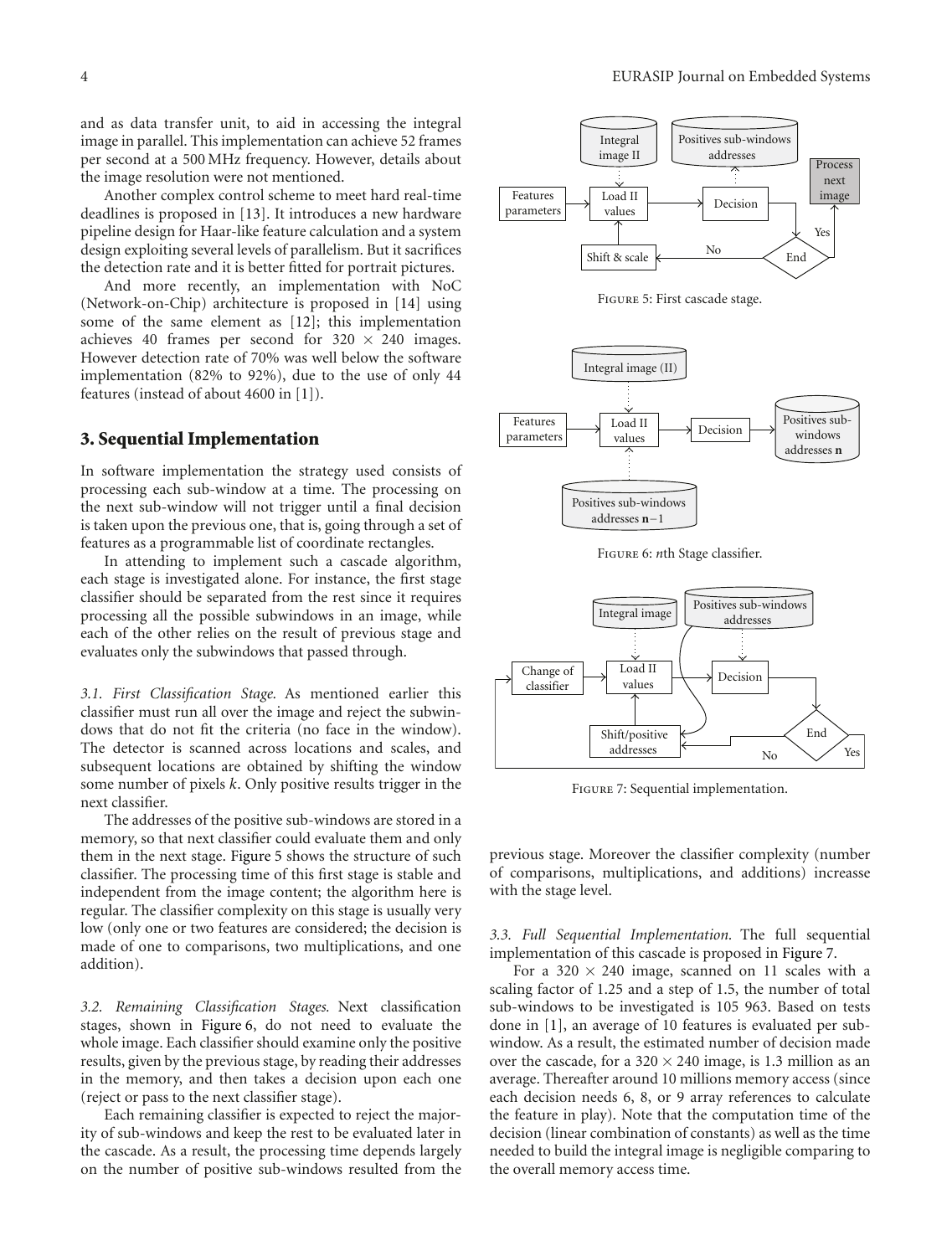Considering the speed of the memory to be 10 nanosecond per access (100 MHz), the time needed to process a full image is around 100 millisecond (about 10 images per second). However, this rate can vary with the image's content. Nevertheless, this work has been performed several times [1–3] using standard PC, and the obtained processing rate is around 10 images/s; the implementation is still not well suited for embedded applications and does not use parallelism.

## **4. Possible Parallelism**

As shown in Section 3, Boosting-based face detector got a few drawbacks: first, the implementation still needs to be accelerated in order to achieve real time detection, and second the processing time for an image depends on its content.

*4.1. Algorithm Analysis and Parallel Model.* A degraded cascade of 10 stages is presented in [1]. It contains less than 400 features and achieves a detection rate between 75% and 85%. Another highly used and more complex cascade can be found in OpenCV [17] (discussed later in Section 5.2). This cascade includes more than 2000 features spread on 22 stages and achieves higher detection rates than the degraded version (between 80% and 92%) with less false positive detections. Analyzing those 2 cascade, one could notice that about 35% of the memory access takes place on each of the first two classifier while 30% on all remaining stages, which leads us to suggest a new structure (shown in Figure 8) of 3 parallel blocks that work simultaneously: in the first two blocks we intend to implement, respectively, the first and second stage classifiers, and then a final block assigned to run over all remaining stages sequentially.

Unlike the state-of-the-art software implementation, the proposed structure tends to run each stage as a standalone block. Nevertheless, some intermediate memories between the stages must be added in order to stock the positive-label windows addresses.

The new structure proposed above can upsurge the speed of the detector in one condition: since that the computation complexity is relatively small and the time processing depends heavily on the memory access, an integral image memory should be available for each block in order to gain benefit of three simultaneous memory accesses. Figure 8 shows the proposed parallel structure. At the end of every full image processing cycle, the positive results from Block1 trigger the evaluation of Block2. The positive results from Block2 trigger the evaluation of Block3. And the positive results from Block3 are labeled as faces. It should be noted that blocks cannot process simultaneously on the same image, that is, if at a given moment Block2 is working on the current image  $(I_1)$ , then Block1 should be working on the next image  $(I_2)$  and Block3 should be working on the previous image (*I*0). As mentioned in Section 3, the first classifier stage is slightly different from the others since it should evaluate the whole image. Hence, a "shift-andscaling" model is needed. The positive results are stored in a memory (mem.1) and copied in another memory (mem.2) in order to be used on the second stage. The positive results are stored in a memory (mem.3, duplicated in mem.4) in order to be used in the final block.

The final block is similar to the second, but it is designed to implement all the remaining stages. Once the processing on mem.4 is finished, block 3 works the same way as in the sequential implementation: the block run back and forth through all remaining stages, to finally give the addresses of the detected faces.

This can be translated into the model shown in Figure 9. A copy of the integral image is available to each block as well as three pairs of logical memory are working in ping pong to accelerate the processing.

The given parallel model ought to run at the same speed rate as its slower block. As mentioned earlier, the first stage of the cascade requires more access memory and therefore more time processing than the second stage alone or all the remaining stages together. In the first classifier stage, all 105 963 sub-windows should be inspected using four features with eight array references each. Therefore, it requires about 3.4 million of memory access per image. Using the same type of memory as in Section 3.3, an image needs roughly 34 millisecond (29 images per second) of time processing.

*4.2. Parallel Model Discussion.* Normally the proposed structure should stay the same, even if the cascade structure changes, since most of the boosting cascade structures have the same properties as long as the first two cascade stages.

One of the major issues surrounding boosting-based detection algorithms (specially when applied on to object detection in a non constraint scene) is the inconsistency and the unpredictable processing time; for example, a white image will always takes a little processing time since no subwindow should be cable of passing the first stage of the cascade. As opposite, an image of thumbnails gallery will take much more time.

Though this structure not only gives a gain in speed, this first stage happens to be the only regular one in the cascade, with fixed time processing per image. This means that we can mask the irregular part of the algorithm by fixing the detector overall time processing.

As a result, the whole system will not work at 3 times the speed of the average sequential implementation, but a little bit less. However, theoretically both models should be running at the same speed if encountering a homogenous image (e.g., white or black image). Further work in Section 5 will show that the embedded implementation can benefit from some system teaks (pipelining and parallelism) within the computation that will make the architecture even faster.

Due to the masking phenomena in the parallel implementation, decreasing the number of weak classifiers can accelerate the implementation, but only if the first stage of the cascade is accelerated.

For this structure to be implemented effectively, its constraints must be taken into consideration. The memory, for instance, can be the most greedy and critical part;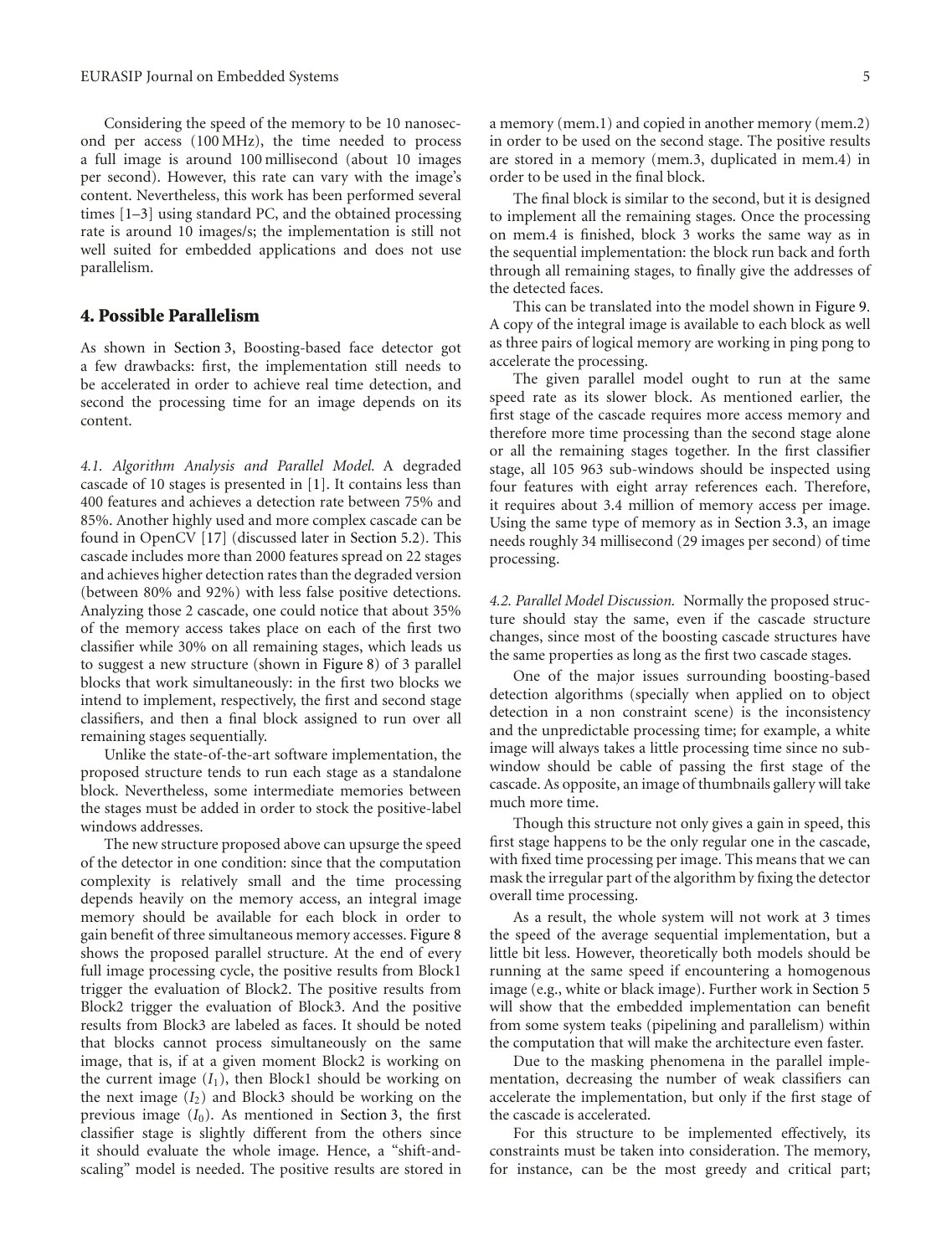

Figure 8: Parallel structure.



Figure 9: Data Flow.

the model requires multiple memory accesses to be done simultaneously.

It is obvious that a generic architecture (a processor, a global memory and cache) will not be enough to manage up to seven simultaneous memory accesses on top of the processing, without crashing it performances.

## **5. Architecture Definition: Modelling Using SystemC**

Flexibility and target architecture are two major criteria for any implementation. First, a decision has been taken upon building our implementation using a high level description model/language. Modelling at a high-level of description would lead to quicker simulation, and better bandwidth estimation, better functional validation, and for most it can help delaying the system orientation and thereafter delaying the hardware target.

*5.1. SystemC Description.* C++ implements Object-Orientation on the C language. Many Hardware Engineers may consider that the principles of Object-Orientation are fairly remote from the creation of Hardware components. Nevertheless, Object-Orientation was created from design techniques used in Hardware designs. Data abstraction is the central aspect of Object-Orientation which can be found in everyday hardware designs with the use of publicly visible "ports" and private "internal signals". Moreover, component instantiation found in hardware designs is almost identical to the principle of "composition" used in C++ for creating hierarchical design. Hardware components can be modelled in C++, and to some extent, the mechanisms used are similar to those used in HDLs. Additionally C++ provides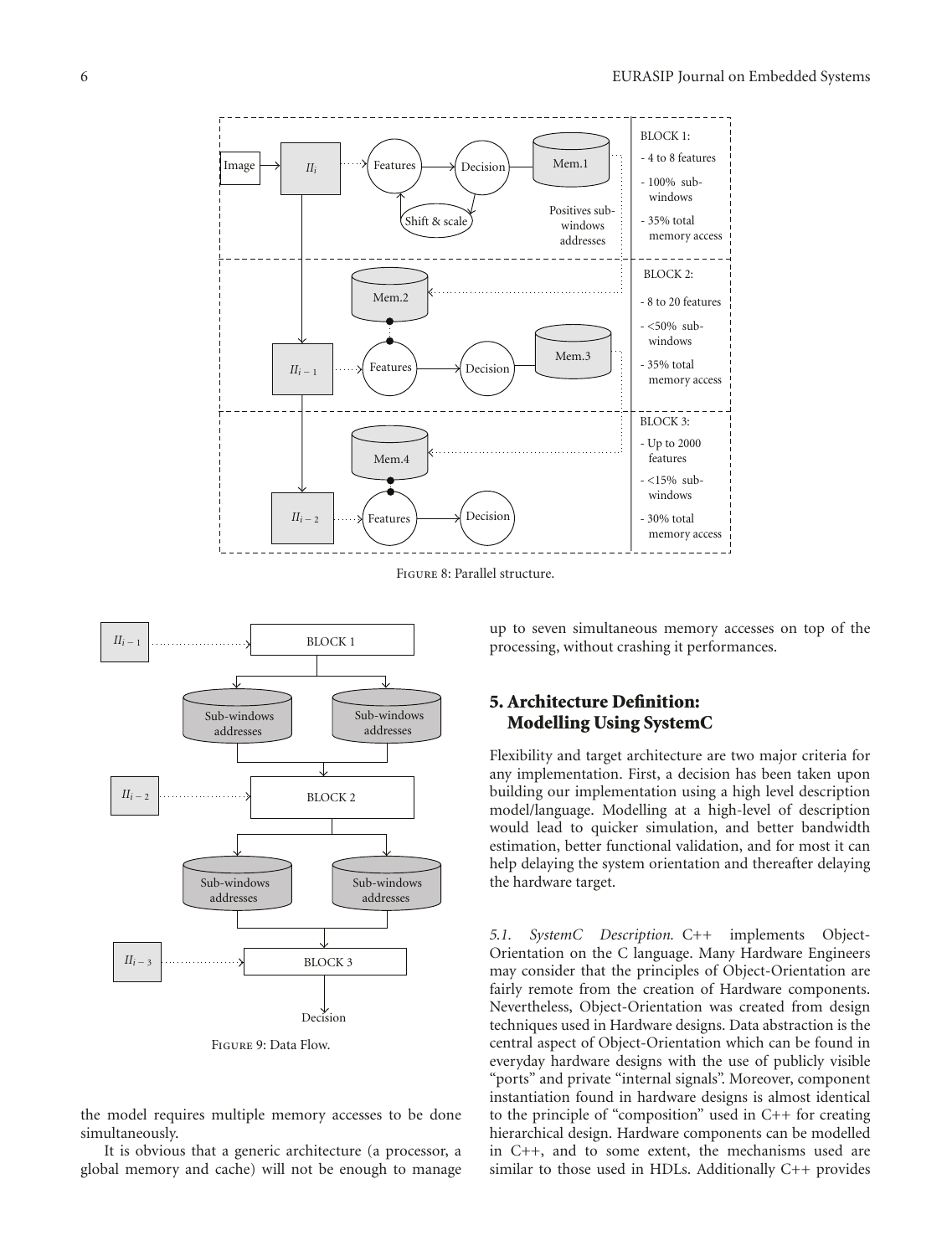

Figure 10: SystemC architecture implementation.

inheritance as a way to complement the composition mechanism and promotes design reuse.

Nonetheless, C++ does not support concurrency which is an essential aspect of systems modelling. Furthermore, timing and propagation delays cannot easily expressed in  $C++$ .

SystemC [18] is a relatively new modeling language based on C++ for system level design. It has been developed as standardized modeling language for system containing both hardware and software components.

SystemC class library provides necessary constructs to model system architecture from reactive behaviour, scheduling policy, and hardware-like timing. All of which are not available using C/C++ standalone languages.

There is multiple advantages of using SystemC, over a classic hardware description languages, such as VHDL and Verilog: flexibility, simplicity, simulation time velocity, and for most the portability, to name a few.

*5.2. SystemC Implementation for Functional Validation and Verification.* The SystemC approach consists of a progressive refinement of specifications. Therefore, a first initial implementation was done using an abstract high-level timed functional representation.

In this implementation, we used the proposed parallel structure discussed in Section 4.

This modeling consists of high-level SystemC modules (TLM) communicating with each other using channels, signals, or even memory-blocks modules written in SystemC (Figure 10). Scheduling and timing were used but have not been explored for hardware-like purposes. Data types, used in this modelling, are strictly C++ data types.

As for the cascade/classifiers, we chose to use the database found on Open Computer Vision Library [17] (OpenCV). OpenCV provides the most used trained cascade/classifiers datasets and face-detection software (Haar-Detector) today, for the standard prototype of Viola-Jones algorithm. The particular classifiers, used on this library, are those trained



Figure 11: SystemC functional validation flow.

for a base detection window of 24×24 pixels, using Adaboost. These classifiers are created and trained, by Lienhart et al. [19], for the detection of upright front face detection. The detection rate of these classifiers is between 80% and 92%, depending on the images Database.

The output of our implementation is the addresses of the sub-windows which contain, according to the detector, an object of particular type (a face in our case). Functional validation is done by simulation (Figure 11). Then, multiple tests were done, including visual comparisons on a dataset of images, visual simulation signals, and other tests that consist of comparing the response of each classifier with its correspondent implemented on OpenCV's Haar-Detector software. All of these tests indicate that we were able to achieve the same result in detection rate as using the software provided by OpenCV. The images, used in these tests, were taken from the CMU+MIT face databases [20].

The choice of working with faces, instead of other object types, can help the comparison with other recent works. However, using this structure for other object-type detection is very feasible, on the condition of having a trained dataset of classifiers for the specific object. This can be considered a simple task, since OpenCV also provides the training software for the cascade detector. Even more, classifiers from other variant of boosting can be implemented easily, since the structure is written in a high-level language. As a result, changing the boosting variant is considered a minor modification since the architecture of the cascade detector should stay intact.

*5.3. Modelling for Embedded Implementation.* While the previous SystemC modelling is very useful for functional validation, more optimization should be carried out in order to achieve a hardware implementation. Indeed, SystemC standard is a system-level modelling environment which allows the design of various abstraction levels of systems. The design cycle starts with an abstract high-level untimed or timed functional representation that is refined to a bus-cycle accurate and then an RTL (Register Transfer Level) hardware model. SystemC provides several data types, in addition to those of C++. However these data types are mostly adapted for hardware specification.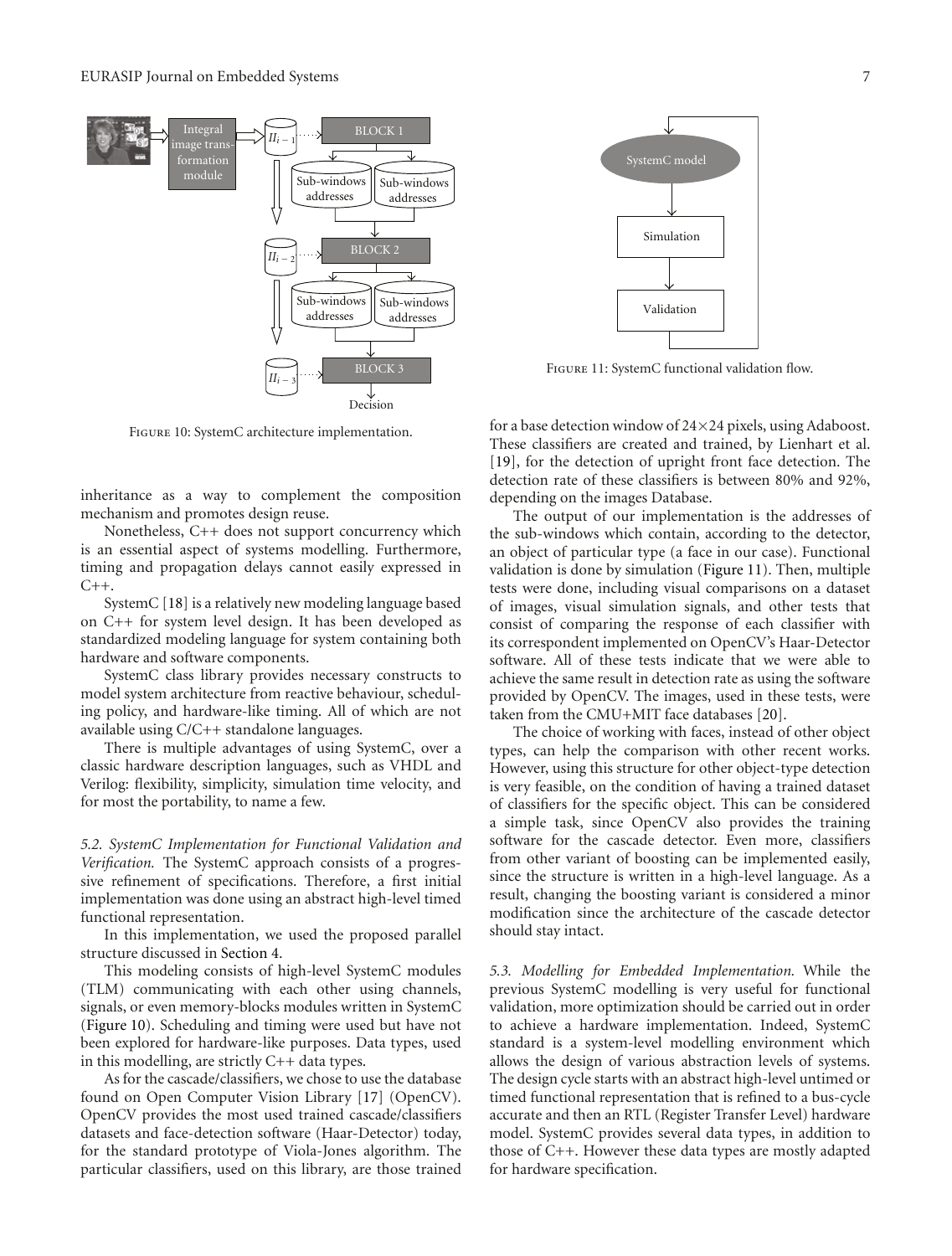

FIGURE 12: The global architecture in SystemC modules.

Besides, SystemC hardware model can be synthesizable for various target technologies. Numerous behavioural synthesis tools are available on the market for SystemC (e.g., Synopsys Cocentric compiler, Mentor Catapult, System-Crafter, and AutoESL). It should be noted that for, all those available tools, it is necessary to refine the initial simulatable SystemC description in order to synthesize into hardware. The reason behind is the fact that SystemC language is a superset of the C++ designed for simulation.

Therefore, a new improved and foremost a more refined "cycle accurate RTL model" version of the design implementation was created.

Our design is split into compilation units, each of which can be compiled separately. Alternatively, it is possible to use several tools for different parts of your design, or even using the partition in order to explore most of the possible parallelism and pipelining for more efficient hardware implementation. Eventually, the main block modules of the design were split into a group of small modules that work in parallel and/or in pipelining. For instance, the module BLOCK1 contains tree compilation units (modules): a "Decision" Module which contains the first stage's classifiers. This module is used for computation and decision on each sub-window. The second module is "Shift-and-Scale" used for shifting and scaling the window in order to obtain all subsequent locations. Finally, a "Memory-Ctrl" module manages the intermediate memory access.

As result, a SystemC model composed of 11 modules (Figure 12): tree for BLOCK1, two for BLOCK2, two for BLOCK3, one for the Integral image transformation, two for the SRAM simulation, and one for the SDRAM intermediate memory (discussed later in this chapter).

Other major refinements were done: divisions were simplified in order to be power of two divisions, dataflow model was further refined to a SystemC/C++ of combined

finite state-machines and data paths, loops were exploited, and timing and scheduling were taken into consideration. Note that, in most cases, parallelism and pipelining were forced manually. On the other hand, not all the modules were heavily refined; for example, the two module of SRAM were used in order to simulate a physical memory, which will never be synthesized no matter what the target platform is.

*5.4. Intermediate Memory.* One of the drawbacks of the proposed parallel structure (given in Section 4) is the use of additional intermediate memories (unnecessary in the software implementation). Logically, an interblocks memory unit is formed out of two memories working in ping-pong.

A stored address should hold the position of a particular sub-window and its scale; there is no need for twodimensional positioning, since the Integral Image is created as a monodimensional table for a better RAM storage.

For a  $320 \times 240$  image and an initial mask's size of  $24 \times 24$ , a word of 20 bits would be enough to store the concatenation of the position and the scale of each sub-window.

As for the capacity of the memories, a worse case scenario occurs when half of the possible sub-windows manage to pass through first block. That leads to around 50 000 (50% of the sub-windows) addresses to store. Using the same logic on the next block, the total number of addresses to store should not exceed the 75 000. Eventually, a combined memory capacity of less than 192 Kbytes is needed.

Even more, the simulation of our SystemC model shows that even when facing a case of consecutive positive decisions for a series of sub-windows, access onto those memories will not occur more than once every each 28 cycles (case of mem.1 and mem.2), or once each 64 cycles (case of mem.3 and mem.4).

Due to these facts, we propose a timesharing system (shown in Figure 13) using four memory banks, working as a FIFO block, with only one physical memory. Typical hardware implementation of a 192 Kbytes SDRAM or DDRAM memory, running on a frequency of at least 4 times the frequency of the FIFO banks, is necessary to replace the four logical memories.

SystemC simulation shows that 4 Kbits is enough for each memory bank. The FIFOs are easily added using SystemC own predefined sc fifo module.

## **6. Hardware Implementation and Experimental Performances**

*6.1. Hardware Implementation.* SystemC hardware model can be synthesizable for various target technologies. However, no synthesizer is capable of producing efficient hardware from a SystemC program written for simulation. Automatic synthesis tool can produce fast and efficient hardware only if the entry code accommodates certain difficult requirements such as using hardware-like development methods. Therefore, the results of the synthesis design implementation and the tool itself and the different levels of refinements done depend heavily on the entry code. Figure 14 shows the two different kinds of refinements needed to achieve a successful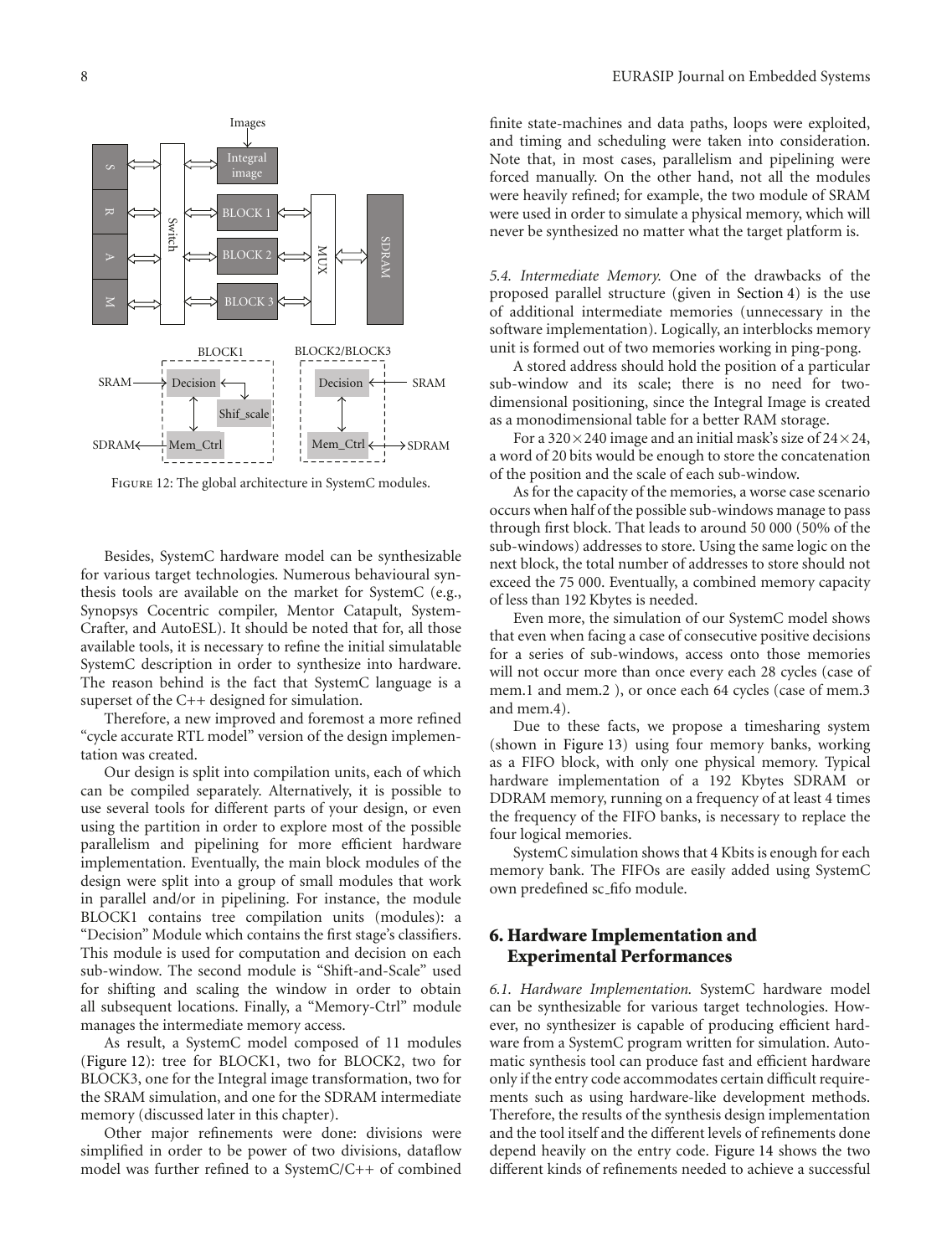

Figure 13: Intermediate Memories structure.



Figure 14: SystemC to hardware implementation development flow.

fast implementation, using a high-level description language. The first type of refinements is the one set by the tool itself. Without it, the tool is not capable of compiling the SystemC code to RTL level. Even so, those refinements do not lead directly to a good proven implementation. Another type of refinements should take place in order to optimize the size, the speed and sometimes (depending on the used tool) power consumption.

For our design, several refinement versions have been done on different modules depending on their initial speed and usability.

The SystemC scheduler uses the same behavior for software simulation as for hardware simulation. This works to our advantage since it gives the possibility of choosing which of the modules to be synthesized, while the rest works as SystemC test bench for the design.

Our synthesis phase was performed using an automatic tool, named SystemCrafter, which is a SystemC synthesis tool that targets Xilinx FPGAs.

|                   | Logic utilization              |                |                   | Used Available Utilization |
|-------------------|--------------------------------|----------------|-------------------|----------------------------|
| Integral<br>Image | Number of occupied Slices      | 913            | 10752             | 8%                         |
|                   | Number of Slice Flip Flops     | 300            | 21504             | $1\%$                      |
|                   | Number of 4 input LUTs         | 1761           | 21504             | 8%                         |
|                   | Number of DSPs                 | $\mathfrak{D}$ | 48                | 4%                         |
|                   | Maximum frequency              |                | 129 MHz           |                            |
|                   | Number of occupied Slices      | 1281           | 10752             | 12%                        |
|                   | Number of Slice Flip Flops     | 626            | 21504             | 3%                         |
|                   | BLOCK 1 Number of 4 input LUTs | 2360           | 21504             | 11%                        |
|                   | Number of DSPs                 | 1              | 48                | $2\%$                      |
|                   | Maximum frequency              |                | $47 \mathrm{MHz}$ |                            |
|                   | Number of occupied Slices 3624 |                | 10752             | 34%                        |
|                   | Number of Slice Flip Flops     | 801            | 21504             | 4%                         |
|                   | BLOCK 2 Number of 4 input LUTs | 7042           | 21504             | 33%                        |
|                   | Number of DSPs                 | 3              | 48                | 6%                         |
|                   | Maximum frequency              |                | 42 MHz            |                            |

It should be noted that the used SystemC entry code can be described as VHDL-like synchronous and pipelined Ccode (bit accurate): most parallelism and pipelining within the design were made manually using different processes, threads, and state-machines. SystemC data types were used in order to minimize the implementation size. Loops were exploited, and timing as well as variables lengths was always a big factor.

Using the SystemCrafter, multiple VHDL components are generated and can be easily added or merged into/with other VHDL components (notably the FIFO's modules). As for the testbench set, the description was kept in high-level abstraction SystemC for faster prototyping and simulation.

Basically, our implementation brings together three major components: the integral image module, the first stage decision module, and the second stage decision module (block 3 of the structure is yet to be implemented). Other components such as memory controllers and FIFO's modules are also implemented but are trifling when compared to the other big three.

Each of these components was implemented separately in order to analyze their performances. In each case, multiple graphic simulations were carried out to verify that the outputs of both descriptions (SystemC's and VHDL's) are identical.

*6.2. Performances.* The Xilinx Virtex-4 XC4VL25 was selected as a target FPGA. The VHDL model was back annotated using the Xilinx ISE. The synthesis results of the design implementation for each of the components are given in Table 1.

The synthesis results of the design implementation for the whole design (BLOCK1, BLOCK 2 and integral image combined) are given in Table 2.

TABLE 1: The synthesis results of the components implementations.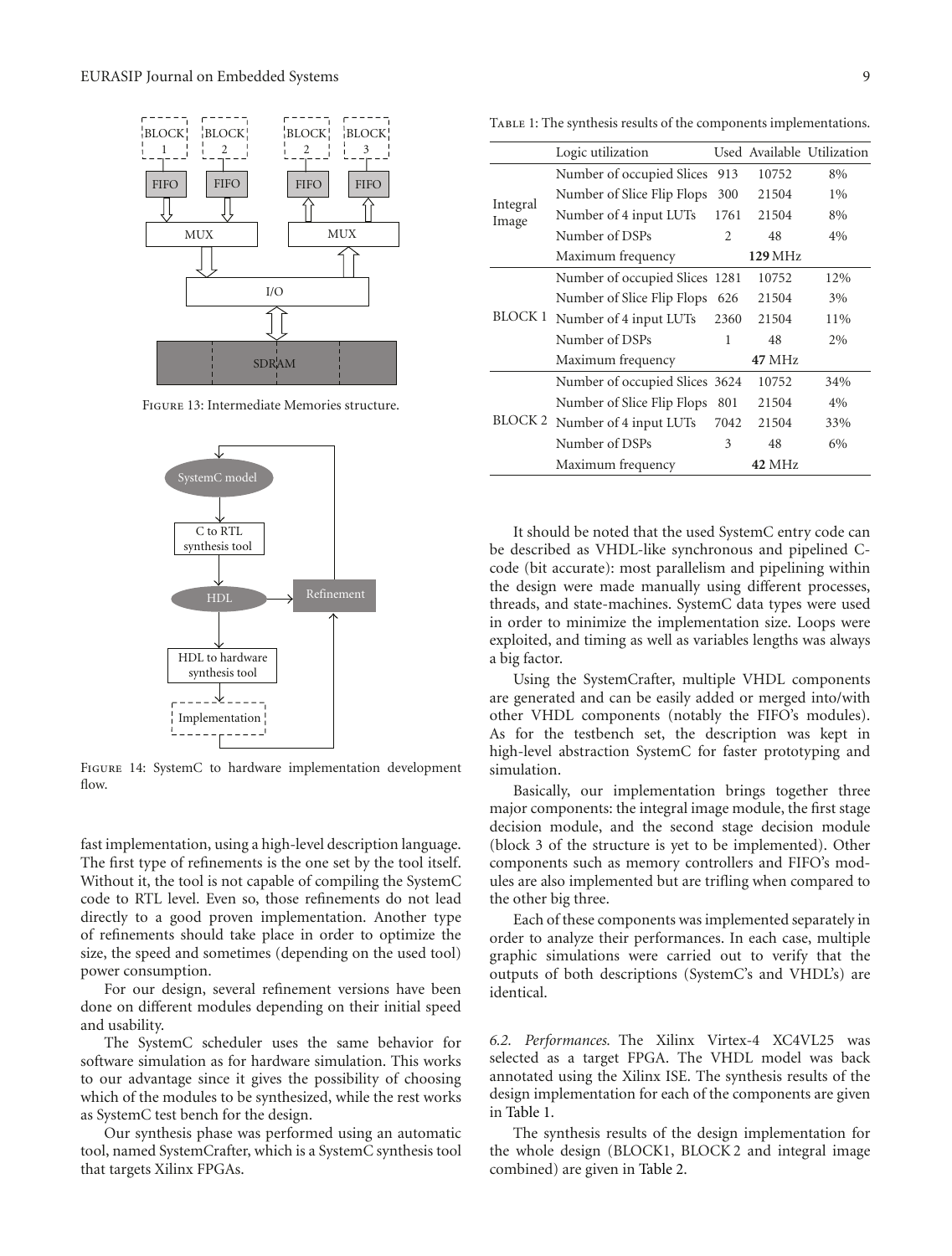TABLE 2: The synthesis results of the entire design implementation.

| Logic utilization          | Used  | Available        | Utilization |
|----------------------------|-------|------------------|-------------|
| Number of occupied Slices  | 5941  | 10752            | 55%         |
| Number of Slice Flip Flops | 1738  | 21504            | 8%          |
| Number of 4 input LUTs     | 11418 | 21504            | 53%         |
| Number of DSPs             | 6     | 48               | 13%         |
| Maximum frequency          |       | $42 \text{ MHz}$ |             |

TABLE 3: The synthesis results of the decision modules implementation.

|                                | Logic utilization              |      |          | Used Available Utilization |
|--------------------------------|--------------------------------|------|----------|----------------------------|
| BLOCK 1<br>Decision            | Number of occupied Slices 1281 |      | 10752    | 12%                        |
|                                | Number of Slice Flip Flops     | 626  | 21504    | $3\%$                      |
|                                | Number of 4 input LUTs         | 2360 | 21504    | 11%                        |
|                                | Number of DSPs                 | 1    | 48       | 2%                         |
|                                | Maximum frequency              |      | $47$ MHz |                            |
| BLOCK <sub>2</sub><br>Decision | Number of occupied Slices 3624 |      | 10752    | 34%                        |
|                                | Number of Slice Flip Flops     | 801  | 21504    | $4\%$                      |
|                                | Number of 4 input LUTs         | 7042 | 21504    | 33%                        |
|                                | Number of DSPs                 | 3    | 48       | 6%                         |
|                                | Maximum frequency              |      | $42$ MHz |                            |

The clock rate of the design did not exceed the rate of its slowest component (BLOCK2). The design is capable of running with a frequency of 42 MHz. In the first block, a decision is taken on a sub-window each 28 clock cycles. Hence, this system is capable of achieving only up to 15 frames per second or  $320 \times 240$  images.

Accelerating BLOCK1 and BLOCK2 is essential in order to achieve higher detection speed. BLOCK1 includes three important modules: "Decision" module, "Shift-and-Scale" module, and "Memory ctrl" module. As for BLOCK2 it includes only "Decision" module and "Memory ctrl" module. The decision modules however use some division and multiplication operators, which are costly in clock cycle frequency. Therefore, each "Decision" module of these two components is synthesized alone, and their synthesis results are shown in Table 3.

As expected the "Decision" Modules in both BLOCK1 and BLOCK2 are holding the implementation onto a low frequency.

Analyzing the automatic generated VHDL code shows that despite all the refinement already done, the System-Crafter synthesis tool still produces a much complex RTL code than essentially needed. Particularly, when using arrays in loops, the tool creates a register for each value, and then wired it into all possible outputs. Things get worse when trying to update all the array elements within one clock cycle. A scenario which occurs regularly in our design, for example, updating classifiers parameters after a Shifting or a Scaling. Simulation tests proved that these last manipulations can widely slowdown the design frequency.

|                                | Logic utilization              |      |                    | Used Available Utilization |
|--------------------------------|--------------------------------|------|--------------------|----------------------------|
| BLOCK 1<br>Decision            | Number of occupied Slices      | 713  | 10752              | 7%                         |
|                                | Number of Slice Flip Flops     | 293  | 21504              | $1\%$                      |
|                                | Number of 4 input LUTs         | 1091 | 21504              | 5%                         |
|                                | Number of DSPs                 | 1    | 48                 | 2%                         |
|                                | Maximum frequency              |      | $127 \mathrm{MHz}$ |                            |
| BLOCK <sub>2</sub><br>Decision | Number of occupied Slices 2582 |      | 10752              | 24%                        |
|                                | Number of Slice Flip Flops     | 411  | 21504              | 2%                         |
|                                | Number of 4 input LUTs         | 5082 | 21504              | 24%                        |
|                                | Number of DSPs                 | 3    | 48                 | 6%                         |
|                                | Maximum frequency              |      | $123 \text{ MHz}$  |                            |

Table 4: The synthesis results for the new improved decision modules.

Table 5: The synthesis results of the refined implementation for the entire design.

| Logic utilization          | Used | Available          | Utilization |
|----------------------------|------|--------------------|-------------|
| Number of occupied Slices  | 4611 | 10752              | 43%         |
| Number of Slice Flip Flops | 1069 | 21504              | $5\%$       |
| Number of 4 input LUTs     | 8527 | 21504              | 40%         |
| Number of DSPs             | 6    | 48                 | 13%         |
| Maximum frequency          |      | $123 \mathrm{MHz}$ |             |

Therefore more refinement has been made for the "Decision" SystemC modules. For instance, the arrays updating were split between the clock cycles, in a way that no additional clock cycles are lost while updating a single array element per cycle.

The synthesis results for new improve and more refined decision modules are shown in Table 4. The refinements made allow faster, lighter, and more efficient implementation for the two modules. A new full system implementation is made by inserting the new "Decision" modules, its results and performances are shown in Table 5. The FPGA can operate at a clock speed of 123 MHz. Using the same logic as before, a decision is taken on a sub-window each 28 clock cycles; therefore the new design can achieve up to 42 frames per second on  $320 \times 240$  images.

The simulation tests, used in Section 5.2 for the functional validation of the SystemC code, were carried out on the VHDL code mixed with a high-level test bench (the same SystemC test bench used for the SystemC validation model). The outputs of the VHDL code were compared to the outputs of the OpenCV's implementation after the first two classification stages. These tests prove that we were able to achieve the same detection results as in using the software provided by OpenCV. The design can run on even faster pace, if more refinements and hardware considerations are taken. However, it should be noted that using different SystemC synthesis tools can yield different results. After all, the amount and effectiveness of the refinements depend largely on the tool itself.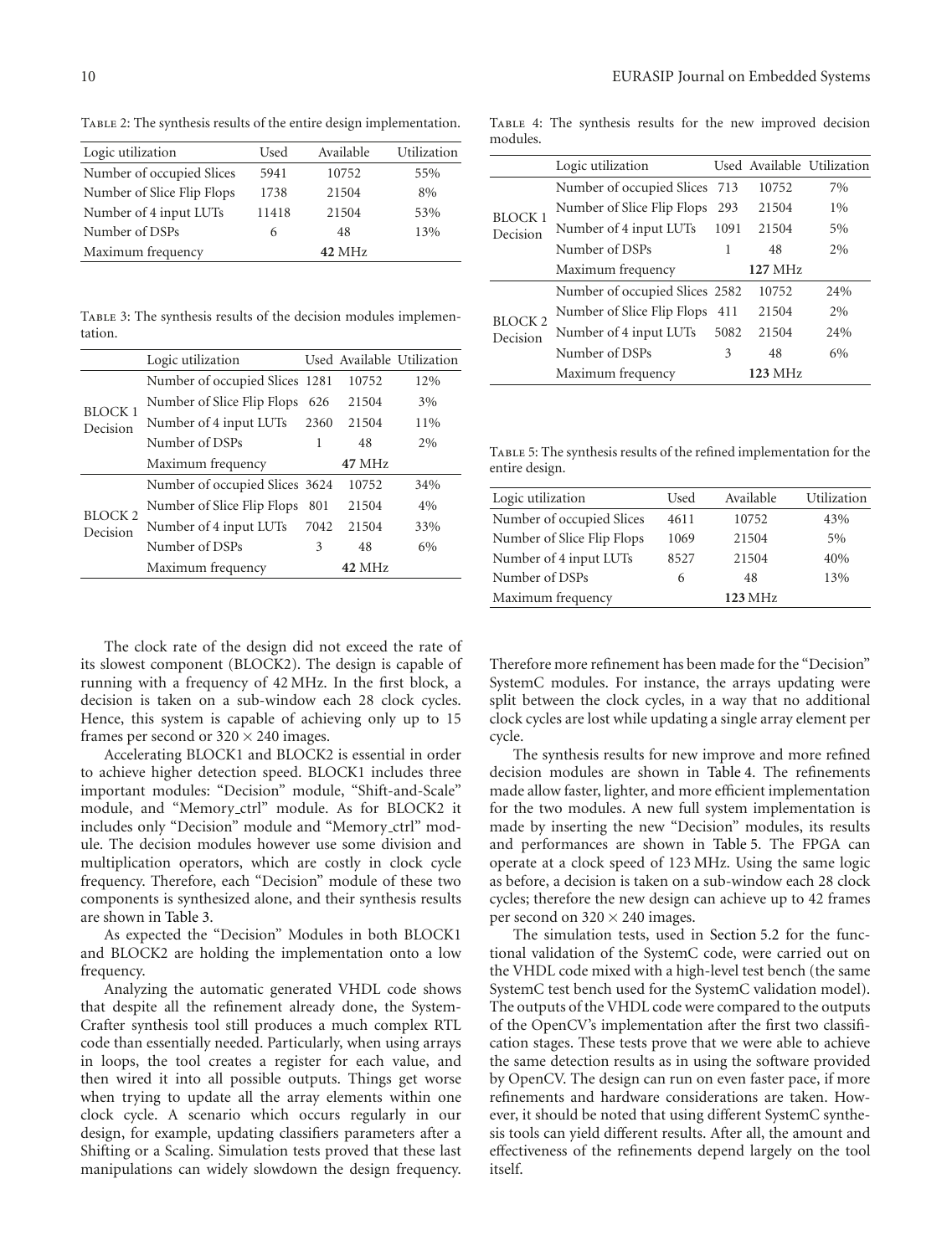Other optimizations can be done by replacing some of the autogenerated VHDL codes from the crafter by manually optimized ones.

### **7. Conclusion**

In this paper, we proposed a new architecture for an embedded real-time object and face detector based on a fast and robust family of methods, initiated by Viola and Jones  $[1]$ .

First we have built a sequential structure model which reveals to be irregular in time processing. As estimation, the sequential implementation of a degraded cascade detector can achieve on an average of 10 frames per second.

Then a new parallel structure model is introduced. This structure proves to be at least 2.9 times faster than the sequential and provides regularity in time processing.

The design was validated using SystemC. Simulation and hardware synthesis were done, showing that such an algorithm can be fitted easily into an FPGA chip, while having the ability to achieve the state-of-the-art performances in both frame rate and accuracy.

The hardware target, used for the validation, is an FPGA based board, connected to the PC using an USB 2.0 Port. The use of SystemC description enables the design to be easily retargeted for different technologies. The implementation of our SystemC model onto a Xilinx Virtex-4 can achieve theoretical 42 frames per second detection rate for  $320 \times 240$ images.

We proved that SystemC description is not only interesting to explore and validate a complex architecture. It can also be very useful to detect bottlenecks in the dataflow and to accelerate the architecture by exploiting parallelism and pipelining. Then eventually, it can lead to an embedded implementation that achieves state-of-the-art performances, thanks to some synthesis tools. More importantly, it helps developing a flexible design that can be migrated to a wide variety of technologies.

However, experiments have shown that refinements made to the entry SystemC code add up to substantial reductions in size and total execution time. Even though, the extent and effectiveness of these optimizations is largely attributed to the SystemC synthesis tool itself and designer's hardware knowledge and experience. Therefore, one very intriguing perspective is the exploration of this design using other tools for comparison purposes.

Accelerating the first stage can lead directly to a whole system acceleration. In the future, our description could be used as a part of a more complex process integrated in a SoC. We are currently exploring the possibility of a hardware/software solution, by prototyping a platform based on a Wildcard [21]. Recently, we had successful experiences, implementing a similar type of solutions in order to accelerate a "Fourier Descriptors for Object Recognition using SVM" [22] and motion estimation for MPEG-4 coding [23]. For example, the Integral Image block as well as the first and second stages can be executed in hardware on the wildcard, while the rest can be implemented in software on a Dual core processor.

#### **References**

- [1] P. Viola and M. Jones, "Rapid object detection using a boosted cascade of simple features," in *Proceedings of the IEEE Computer Society Conference on Computer Vision and Pattern Recognition (CVPR '01)*, vol. 1, pp. 511–518, 2001.
- [2] S. Li, L. Zhu, Z. Q. Zhang, A. Blake, H. J. Zhang, and H. Shum, "Statistical learning of multi-view face detection," in *Proceedings of the 7th European Conference on Computer Vision*, Copenhagen, Denmark, May 2002.
- [3] J. Sochman and J. Matas, "AdaBoost with totally corrective updates for fast face detection," in *Proceedings of the 6th IEEE International Conference on Automatic Face and Gesture Recognition*, pp. 445–450, 2004.
- [4] P. Viola, M. J. Jones, and D. Snow, "Detecting pedestrians using patterns of motion and appearance," in *Proceedings of the IEEE International Conference on Computer Vision (ICCV '03)*, vol. 2, pp. 734–741, October 2003.
- [5] Y. Freund and R. E. Schapire, "A decision-theoretic generalization of online learning and an application to boosting," in *Proceedings of the ECCLT*, pp. 23–37, 1995.
- [6] J. Kivinen and M. K. Warmuth, "Boosting as entropy projection," in *Proceedings of the 12th Annual Conference on Computational Learning Theory (COLT '99)*, pp. 134–144, ACM, Santa Cruz, Calif, USA, July 1999.
- [7] P. Pudil, J. Novovicova, and J. Kittler, "Floating search methods in feature selection," *Pattern Recognition Letters*, vol. 15, no. 11, pp. 1119–1125, 1994.
- [8] J. Sochman and J. Matas, "WaldBoost: learning for time constrained sequential detection," in *Proceedings of the IEEE Computer Society Conference on Computer Vision and Pattern Recognition (CVPR '05)*, vol. 2, San Diego, Calif, USA, June 2005.
- [9] M. Reuvers, *Face detection on the INCA+ system*, M.S. thesis, University of Amsterdam, 2004.
- [10] V. Nair, P. O. Laprise, and J. J. Clark, "An FPGA-based people detection system," *EURASIP Journal on Applied Signal Processing*, no. 7, pp. 1047–1061, 2007.
- [11] Y. Wei, X. Bing, and C. Chareonsak, "FPGA implementation of AdaBoost algorithm for detection of face biometrics," in *Proceedings of the IEEE International Workshop on Biomedical Circuits and Systems*, 2004.
- [12] T. Theocharides, N. Vijaykrishnan, and M. J. Irwin, "A parallel architecture for hardware face detection," in *Proceedings of the IEEE Computer Society Annual Symposium on Emerging Technologies and Architectures (VLSI '06)*, 2006.
- [13] M. Yang, Y. Wu, J. Crenshaw, B. Augustine, and R. Mareachen, "Face detection for automatic exposure control in handheld camera," in *Proceedings of the 4th IEEE International Conference on Computer Vision Systems (ICVS '06)*, 2006.
- [14] H.-C. Lai, R. Marculescu, M. Savvides, and T. Chen, "Communication-aware face detection using noc architecture," in *Proceedings of the 6th International Conference on Computer Vision (ICVS '08)*, vol. 5008 of *Lecture Notes in Computer Science*, pp. 181–189, 2008.
- [15] http://www.systemcrafter.com/.
- [16] C. Papageorgiou, M. Oren, and T. Poggio, "A general framework for object detection," in *Proceedings of the International Conference on Computer Vision*, 1998.
- [17] Open Source Computer Vision Library, February 2009, http://sourceforge.net/projects/opencvlibrary/.
- [18] S. Swan, *An Introduction to System Level Modeling in SystemC 2.0*, Cadence Design Systems, Inc., 2001.